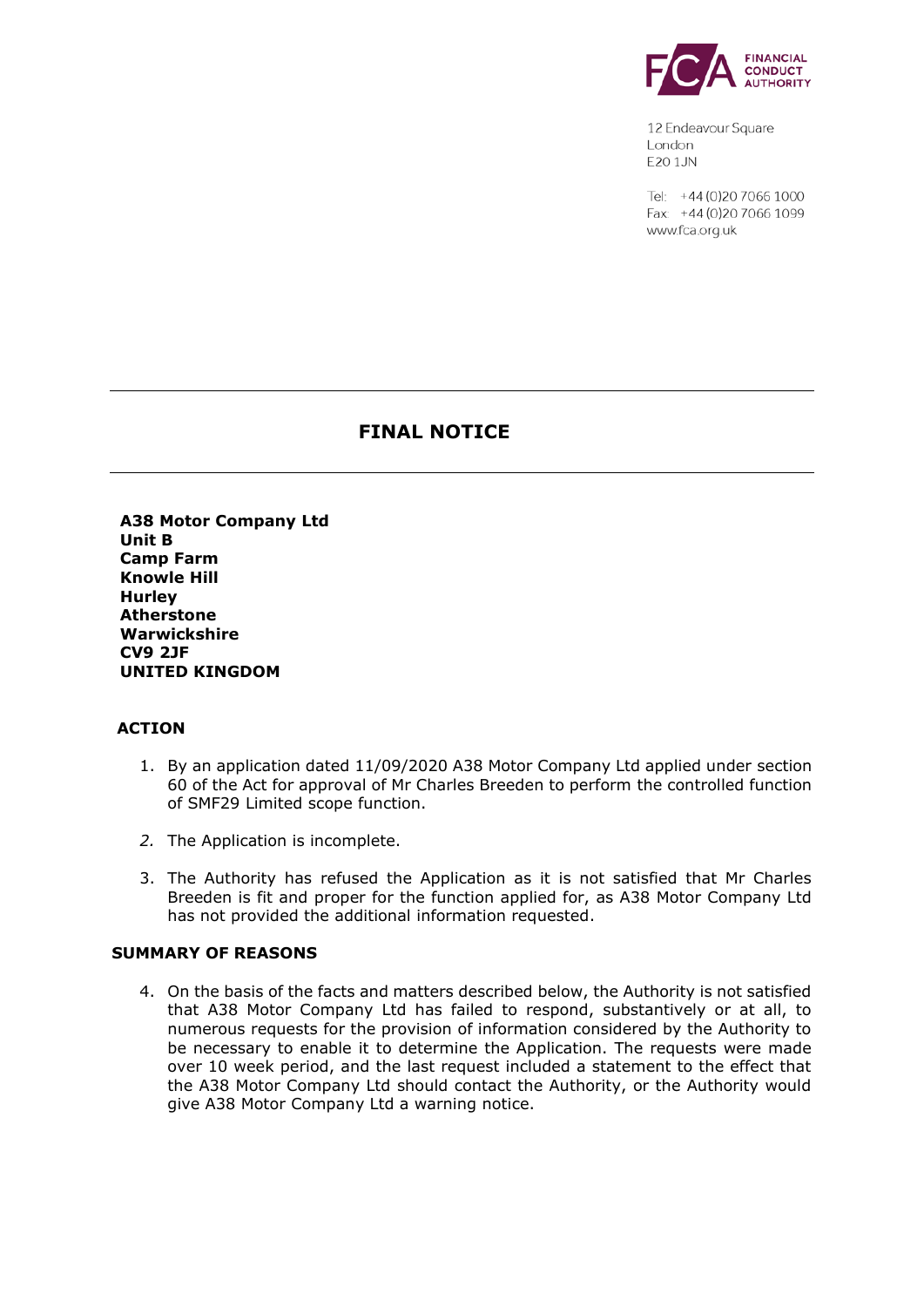5. The Authority must therefore determine the Application based upon the information received to date, in circumstances where its requests for information have not been met. Having reviewed that information, the Authority cannot be satisfied that the Candidate Mr Charles Breeden is a fit and proper person to perform the SMF29 Limited Scope Function.

## **DEFINITIONS**

6. The definitions below are used in this Final Notice.

"the Act" means the Financial Services and Markets Act 2000.

"the Application" means the application referred to in paragraph 1 above.

 "the Authority" means the body corporate previously known as the Financial Services Authority and renamed on 1 April 2013 as the Financial Conduct Authority.

"the Tribunal" means the Upper Tribunal (Tax and Chancery Chamber).

## **FACTS AND MATTERS**

- 7. The Application was received by the Authority on 11/09/2020.
- 8. Further information was requested from A38 Motor Company Ltd under section 55U(5) of the Act. Details of all relevant communications between the Authority and A38 Motor Company Ltd are set out below.
- Company Ltd five emails, two recorded delivery letters and made three telephone calls in an attempt to obtain information from A38 Motor Company Ltd that was reasonably considered by the Authority to be necessary to enable the Authority to determine the Application. These requests there made over a 6 month period. 9. Between 27 November 2020 and 26 May 2021, the Authority sent A38 Motor
- 10. On 27 November 2020, the Authority sent an email to A38 Motor Company Ltd requesting that the firm provide the following information in support of the Application by 10 December 2020 ("the outstanding information"):
	- i. Obtain an up to date Standard DBS check for the candidate Mr Charles Breeden with confirmation of the date of completion and whether any adverse information was returned.
	- ii. A copy of the Candidate's current CV and Organisational Chart.
	- iii. Explanation regarding the Effective date being in the past as it was stated as 11/02/2020 in the Form A however the application was submitted on 11/09/2020.
- 11. On 24 December 2020, the Authority sent an email to A38 Motor Company Ltd requesting for the outstanding information by 05/01/2021.
- 12. On 5 January 2021, the Authority sent a further email to A38 Motor Company Ltd requesting for the outstanding information by 20 January 2021.
- 13. On 20 January 2021, the Authority sent a further email to A38 Motor Company Ltd requesting for the outstanding information or an update as to the progression of the requested information.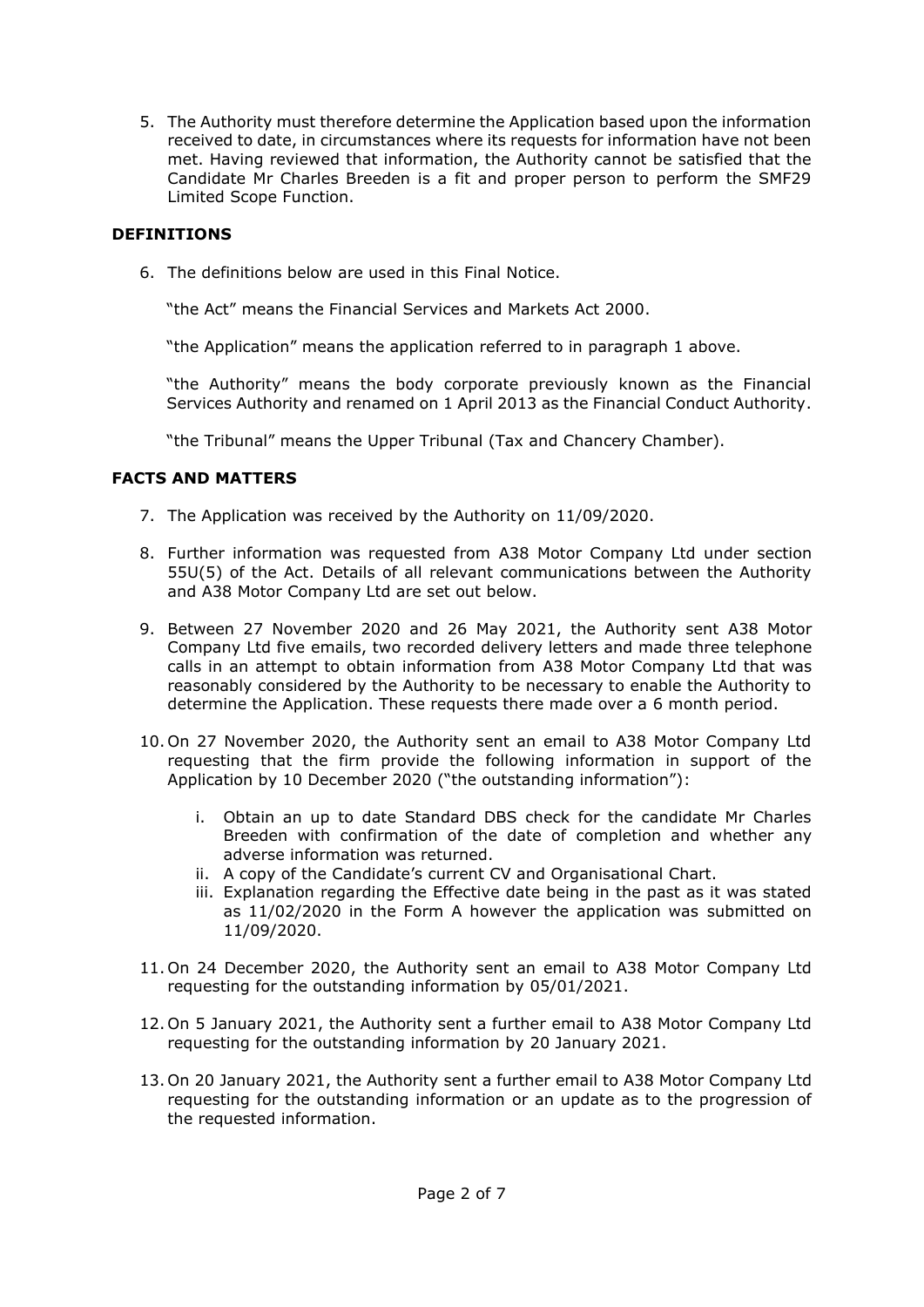- 14. On 9 February 2021, the Authority attempted to call A38 Motor Company Ltd to discuss the Application, the Candidate Mr Charles Breeden stated that he was busy and requested to be called another time. However, they did not provide a best time or day to call back. The Authority provided a telephone number and requested a call back from A38 Motor Company Ltd. The Authority also highlighted the previous communications via e-mail contain the contact numbers if required.
- 15. On 23 March 2021, the Authority again attempted to call A38 Motor Company Ltd to discuss the Application however there was no answer. The Authority therefore sent an e-mail requesting for the outstanding information or an update as to the progression of the requested information. The Authorisation further wrote if required then the matter of the application can be discussed.
- 16. On 25 May 2021, the Authority again attempted to call A38 Motor Company Ltd to discuss the Application. However, there was no answer.
- 17. On 26 May 2021, the Authority sent a copy of the final letter to both A38 Motor Company Ltd by recorded delivery. The letter and email informed A38 Motor Company Ltd that failure to provide the information would result in the Application being determined based upon the information received to date; and that this would result in A38 Motor Company Ltd receiving a Warning Notice proposing to refuse the Application. The letter provided A38 Motor Company Ltd with a period of 10 business days within which to provide the outstanding information. A38 Motor Company Ltd failed to provide the outstanding information by the required deadline, or to date.

### **IMPACT ON FITNESS AND PROPRIETY**

- 18. A38 Motor Company Ltd have failed to respond to 5 separate requests for the provision of information considered by the Authority to be necessary to allow the Application to be determined. The final request gave A38 Motor Company Ltd 10 business days to respond and included a statement to the effect that A38 Motor Company Ltd must contact the Authority, or the Authority would issue A38 Motor Company Ltd a Warning Notice.
- 19. The Authority must therefore determine the Application based upon the information received to date, in circumstances where its requests for information have not been met. Having reviewed that information, the Authority is not satisfied that the perform the function to which the Application relates. Candidate in respect of whom the application is made is a fit and proper person to
- 20.Authorised firms (and those seeking authorisation) are expected to engage with the Authority in an open and cooperative way. The failure to provide the requested information raises concerns that the Candidate lacks the competence and capability to carry out the senior management function to which the Application relates.
- 21. The failure to provide the information raises concerns as to whether the Candidate:
	- i. Can satisfy the FIT criteria in relation to FIT 2.2 Competence and Capability; and
	- ii. Will conduct the senior management function to which the Application relates to with due skill and care and in compliance with proper standards as required by FIT.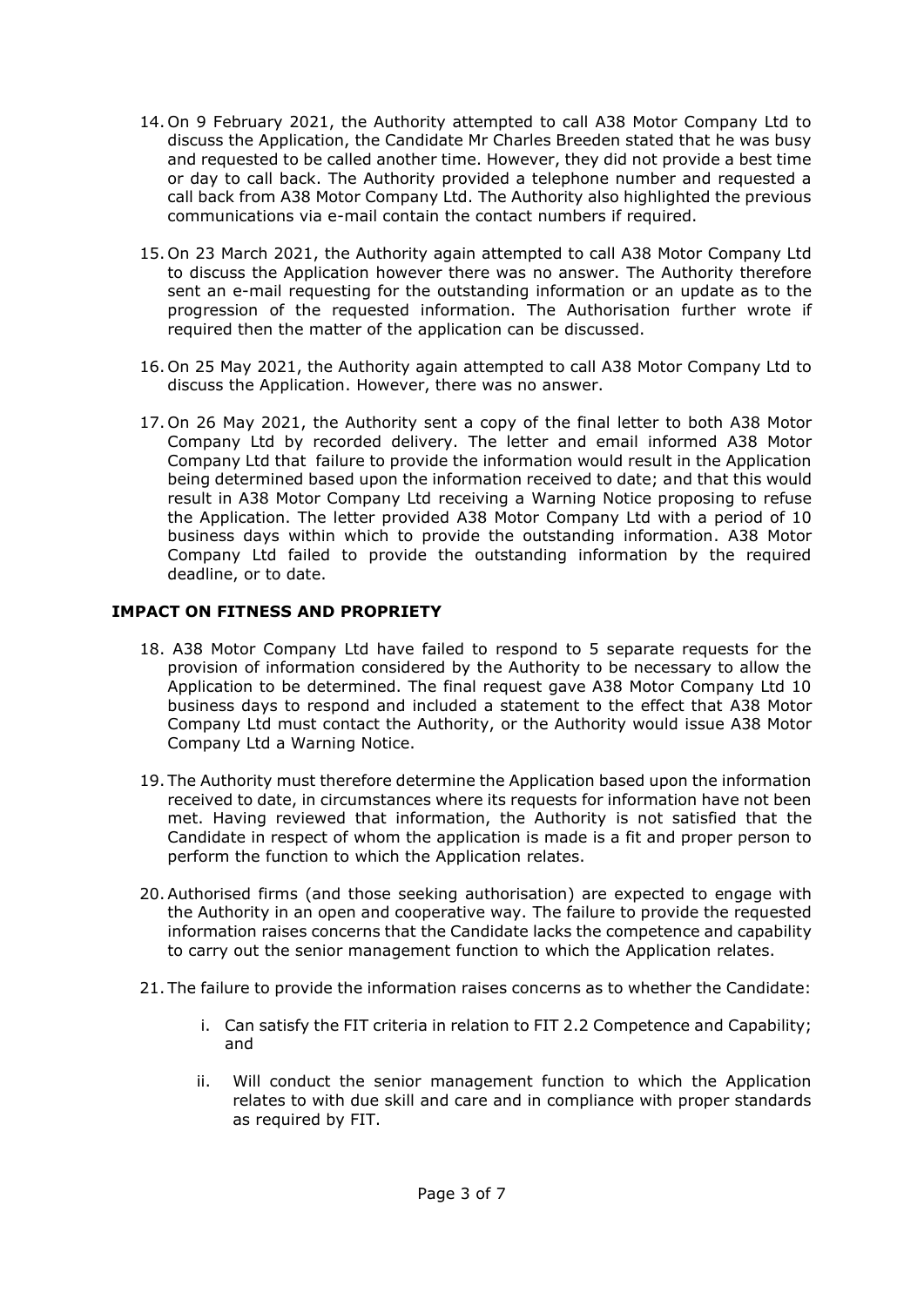#### **REPRESENTATIONS**

 22.Annex A contains a summary of the of the key representations made by A38 Motor Company Ltd and how they have been dealt with. In making the decision which gave rise to the obligation to give this Notice, the Authority has taken into account all of the representations made by A38 Motor Company Ltd.

#### **IMPORTANT NOTICES**

23. This Final Notice is given under section 390 of the Act.

#### **Publication**

- 24.Sections 391(4), 391(6) and 391(7) of the Act apply to the publication of information about the matter to which this Notice relates. Under those provisions, the Authority must publish such information about the matter to which this Notice relates as the Authority considers appropriate. The information may be published in such manner as the Authority considers appropriate. However, the Authority may not publish information if such publication would, in the opinion of the Authority, be unfair to you or prejudicial to the interests of consumers or detrimental to the stability of the UK financial system.
- 25. The Authority intends to publish such information about the matter to which this Final Notice relates as it considers appropriate

#### **Authority contacts**

 26. For more information concerning this matter generally, contact Ana Marulanda*,*  Team Leader, Approved Persons and Mutuals Department at the Authority (direct line: 020 7066 4724 email: ana.marulanda@fca.org.uk).

 **Executive Decision Maker Ana Marulanda**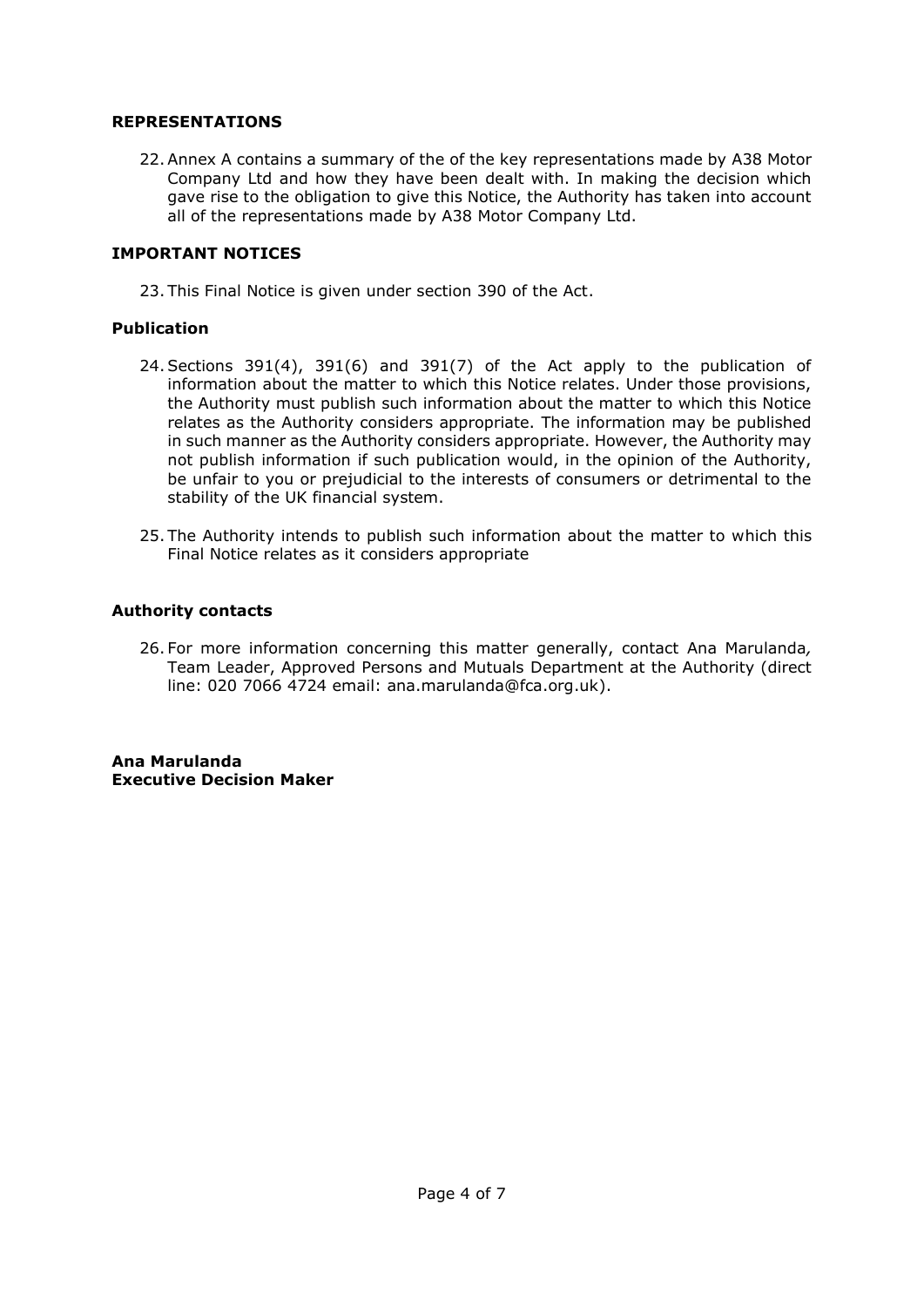## **ANNEX A – REGULATORY PROVISIONS RELEVANT TO THIS FINAL NOTICE**

#### **Relevant Statutory Provisions**

- 1. The Authority may grant an application for approval under section 60 of the Act only if it is satisfied that the person in respect of whom the application is made is a fit and proper person to perform the controlled function to which the application relates (section 61(1) of the Act).
- 2. Section 62(2) of the Act requires the Authority, if it refuses the application, to issue a Final Notice.

### **Relevant provisions of the Authority's Handbook**

- 3. The Fit and Proper test for Approved Persons ("FIT") sets out the criteria that the Authority will consider when assessing the fitness and propriety of a person to perform a particular controlled function.
- 4. The most important considerations to which the Authority will have regard include the person's [honesty/integrity and reputation/competence and capability/financial soundness (FIT 1.3.1G).
- 5. If a matter comes to the Authority's attention which suggests that the person might not be fit and proper, the Authority will take into account how relevant and important that matter is (FIT 1.3.4G).
- 6. In determining a person's honesty, integrity and reputation, the matters to which the Authority will have regard include:
	- (1) whether the person has been convicted of any criminal offence; particular consideration will be given to offences of dishonesty, fraud, financial crime or other offences under legislation relating to companies, building societies, industrial and provident societies, credit unions, friendly societies, banking and or other financial services, insolvency, consumer credit companies, insurance, and consumer protection, money laundering, market manipulation or insider dealing (FIT 2.1.3G (1));
	- (2) whether the person has been the subject of any adverse finding or any settlement in civil proceedings, particularly in connection with investment or other financial business, misconduct, fraud or the formation or management of a body corporate (FIT 2.1.3G (2));
	- (3) whether the person has been the subject of, or interviewed in the course of, any existing or previous investigation or disciplinary proceedings, by the Authority, by other regulatory authorities (including a previous regulator), clearing houses and exchanges, professional bodies, or government bodies or agencies (FIT 2.1.3G (3));
	- (4) whether the person is or has been the subject of any proceedings of a disciplinary or criminal nature, or has been notified of any potential proceedings or of any investigation which might lead to those proceedings  $(FIT 2.1.3G (4));$
	- (5) whether the person has contravened any of the requirements and standards of the regulatory system or the equivalent standards or requirements of other regulatory authorities (including a previous regulator), clearing houses and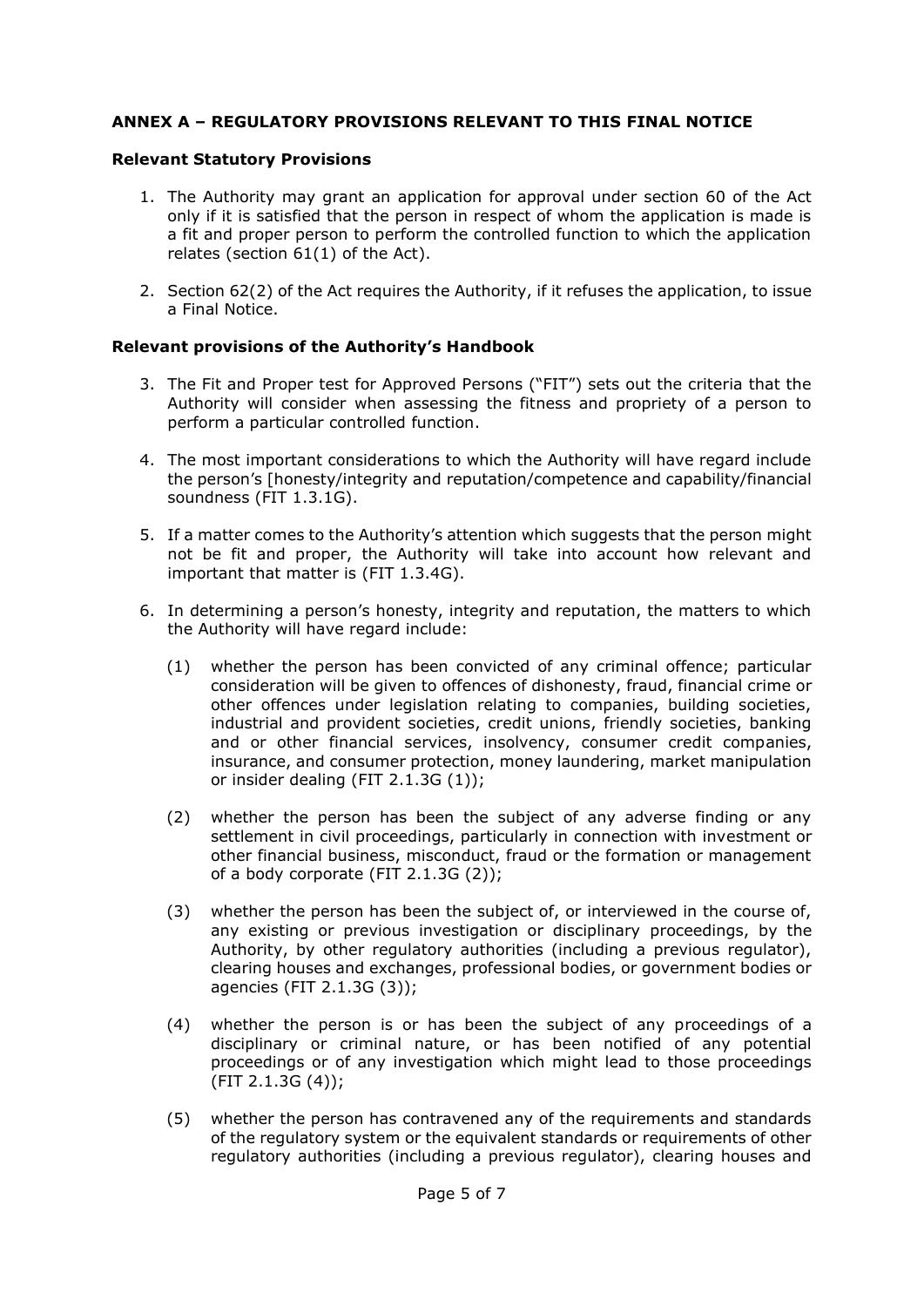exchanges, professional bodies, or government bodies or agencies (FIT  $2.1.3G(5)$ ;

- (6) whether the person has been the subject of any justified complaint relating to regulated activities (FIT 2.1.3G (6));
- (7) whether the person has been involved with a company, partnership or other organisation that has been refused registration, authorisation, membership or a licence to carry out a trade, business or profession, or has had that registration, authorisation, membership or licence revoked, withdrawn or terminated, or has been expelled by a regulatory or government body (FIT 2.1.3G (7));
- (8) whether, as a result of the removal of the relevant licence, registration or other authority, the person has been refused the right to carry on a trade, business or profession requiring a licence, registration or other authority (FIT 2.1.3G (8));
- (9) whether the person has been a director, partner, or concerned in the management, of a business that has gone into insolvency, liquidation or administration while the person has been connected with that organisation or within one year of that connection (FIT 2.1.3G (9));
- (10) whether the person, or any business with which the person has been involved, has been investigated, disciplined, censured or suspended or criticised by a regulatory or professional body, a court or Tribunal, whether publicly or privately (FIT 2.1.3G (10));
- (11) whether the person has been dismissed, or asked to resign and resigned, from employment or from a position of trust, fiduciary appointment or similar (FIT 2.1.3G (11));
- (12) whether the person has ever been disqualified from acting as a director or disqualified from acting in any managerial capacity (FIT 2.1.3G (12));
- (13) whether, in the past, the person has been candid and truthful in all his dealings with any regulatory body and whether the person demonstrates a readiness and willingness to comply with the requirements and standards of the regulatory system and with other legal, regulatory and professional requirements and standards (FIT 2.1.3G (13)).
- 7. In determining a person's competence and capability, the matters to which the Authority will have regard include:
	- (1) whether the person satisfies the relevant Authority training and competence requirements in relation to the controlled function the person performs or is intended to perform (FIT 2.2.1G (1));
	- (2) whether the person has demonstrated by experience and training that the person is suitable, or will be suitable if approved, to perform the controlled function (FIT 2.2.1G (2));
	- (3) whether the person has adequate time to perform the controlled function and meet the responsibilities associated with that function (FIT 2.2.1G (3)).